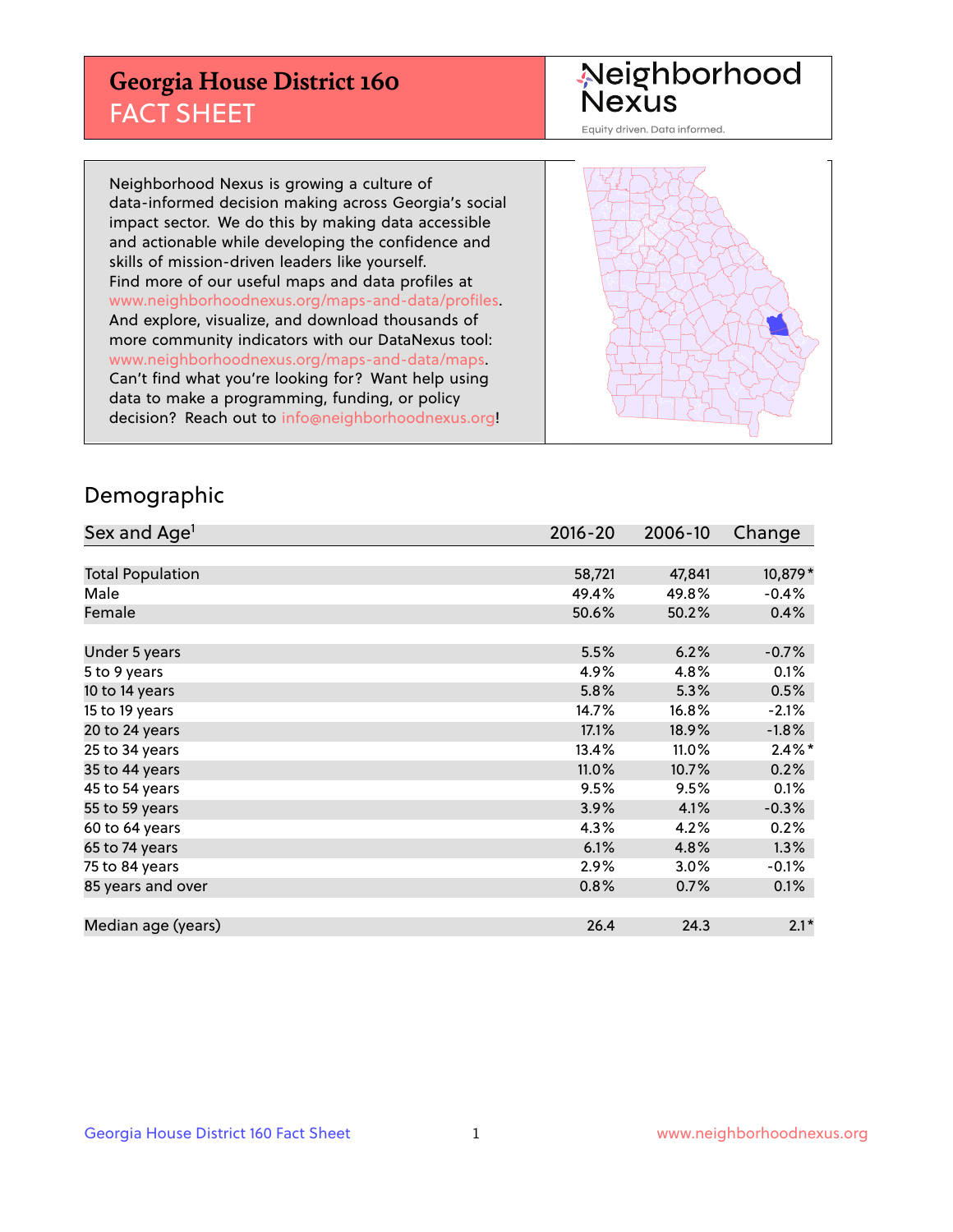## Demographic, continued...

| Race <sup>2</sup>                                            | $2016 - 20$ | 2006-10 | Change     |
|--------------------------------------------------------------|-------------|---------|------------|
| <b>Total population</b>                                      | 58,721      | 47,841  | 10,879*    |
| One race                                                     | 95.4%       | 98.2%   | $-2.7%$ *  |
| White                                                        | 68.2%       | 74.4%   | $-6.2\%$ * |
| <b>Black or African American</b>                             | 23.3%       | 21.1%   | 2.1%       |
| American Indian and Alaska Native                            | 0.3%        | 0.4%    | $-0.1%$    |
| Asian                                                        | 1.4%        | 0.9%    | 0.5%       |
| Native Hawaiian and Other Pacific Islander                   | 0.4%        | 0.0%    | 0.4%       |
| Some other race                                              | 2.0%        | 1.3%    | 0.6%       |
| Two or more races                                            | 4.6%        | 1.8%    | $2.7\%$ *  |
| Race alone or in combination with other race(s) <sup>3</sup> | $2016 - 20$ | 2006-10 | Change     |
| Total population                                             | 58,721      | 47,841  | 10,879*    |
| White                                                        | 72.1%       | 76.0%   | $-3.9\%$ * |
| <b>Black or African American</b>                             | 26.3%       | 22.5%   | $3.8\%$ *  |
| American Indian and Alaska Native                            | 0.9%        | 0.9%    | $-0.0%$    |
| Asian                                                        | 2.1%        | 1.0%    | $1.1\%$ *  |
| Native Hawaiian and Other Pacific Islander                   | 0.6%        | 0.0%    | 0.6%       |
| Some other race                                              | 3.2%        | 1.6%    | $1.7\%$ *  |
| Hispanic or Latino and Race <sup>4</sup>                     | $2016 - 20$ | 2006-10 | Change     |
| <b>Total population</b>                                      | 58,721      | 47,841  | 10,879*    |
| Hispanic or Latino (of any race)                             | 4.8%        | 3.3%    | $1.5%$ *   |
| Not Hispanic or Latino                                       | 95.2%       | 96.7%   | $-1.5%$    |
| White alone                                                  | 67.1%       | 73.0%   | $-5.9\%$ * |
| <b>Black or African American alone</b>                       | 23.2%       | 20.7%   | 2.5%       |
| American Indian and Alaska Native alone                      | 0.2%        | 0.4%    | $-0.2%$    |
| Asian alone                                                  | 1.3%        | 0.9%    | 0.4%       |
| Native Hawaiian and Other Pacific Islander alone             | 0.4%        | 0.0%    | 0.4%       |
| Some other race alone                                        | 0.1%        | 0.2%    | $-0.1%$    |
| Two or more races                                            | 3.1%        | 1.6%    | $1.4\%$ *  |
| U.S. Citizenship Status <sup>5</sup>                         | $2016 - 20$ | 2006-10 | Change     |
| Foreign-born population                                      | 2,544       | 1,263   | $1,281*$   |
| Naturalized U.S. citizen                                     | 25.4%       | 33.5%   | $-8.0%$    |
| Not a U.S. citizen                                           | 74.6%       | 66.5%   | 8.0%       |
|                                                              |             |         |            |
| Citizen, Voting Age Population <sup>6</sup>                  | $2016 - 20$ | 2006-10 | Change     |
| Citizen, 18 and over population                              | 45,732      | 37,494  | 8,237*     |
| Male                                                         | 49.3%       | 49.3%   | 0.1%       |
| Female                                                       | 50.7%       | 50.7%   | $-0.1%$    |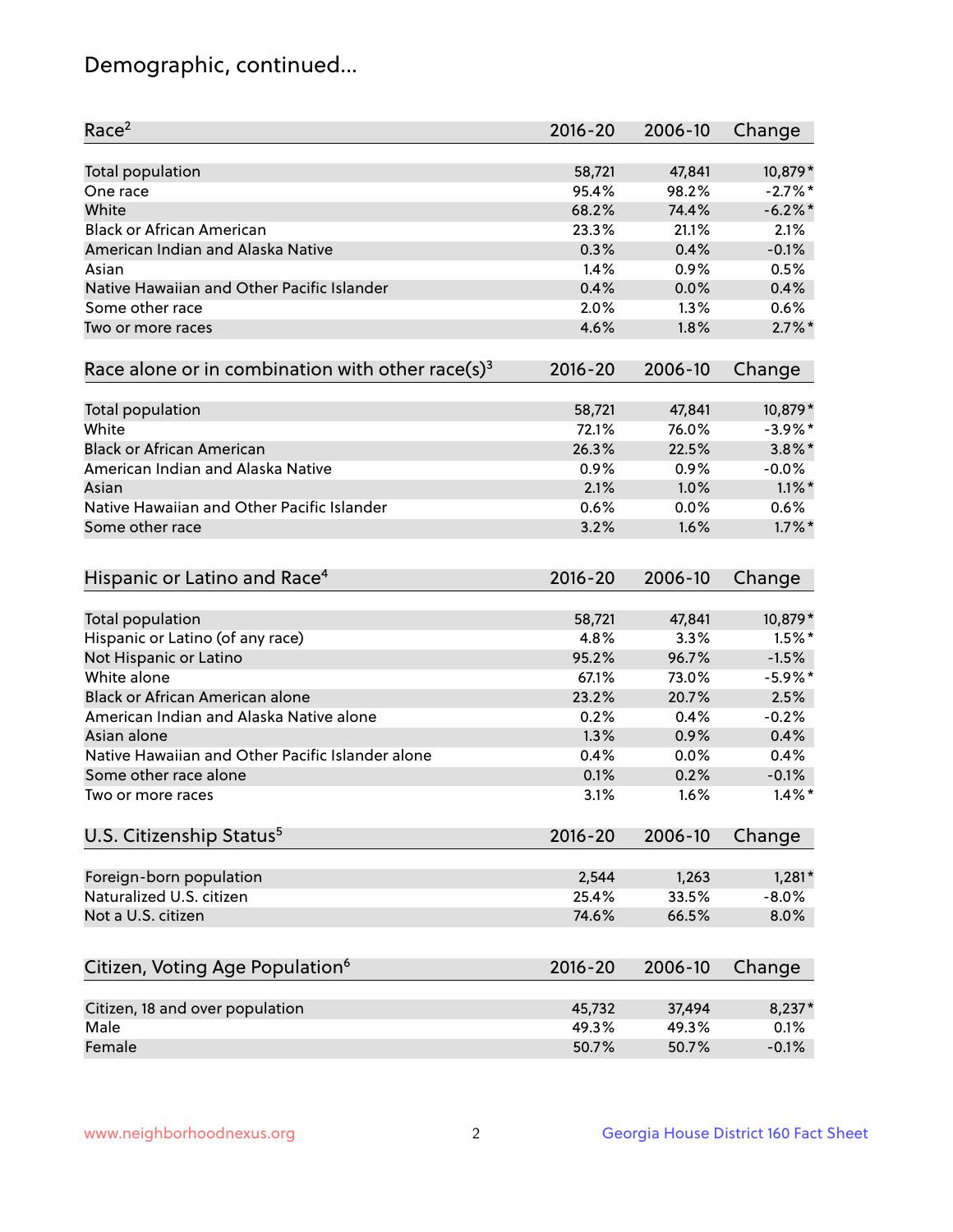#### Economic

| Income <sup>7</sup>                                 | 2016-20 | 2006-10 | Change      |
|-----------------------------------------------------|---------|---------|-------------|
|                                                     |         |         |             |
| All households                                      | 19,590  | 16,578  | $3,012*$    |
| Less than \$10,000                                  | 6.9%    | 18.1%   | $-11.2\%$ * |
| \$10,000 to \$14,999                                | 5.6%    | 6.0%    | $-0.4%$     |
| \$15,000 to \$24,999                                | 11.0%   | 11.7%   | $-0.7%$     |
| \$25,000 to \$34,999                                | 8.5%    | 12.8%   | $-4.2%$     |
| \$35,000 to \$49,999                                | 17.2%   | 13.4%   | $3.9\%$ *   |
| \$50,000 to \$74,999                                | 18.0%   | 17.3%   | 0.7%        |
| \$75,000 to \$99,999                                | 13.2%   | 8.9%    | 4.3%*       |
| \$100,000 to \$149,999                              | 13.3%   | 9.1%    | 4.2%*       |
| \$150,000 to \$199,999                              | 3.1%    | 1.9%    | 1.2%        |
| \$200,000 or more                                   | 3.1%    | 0.8%    | $2.3\%$ *   |
| Median household income (dollars)                   | 50,754  | 36,211  | 14,542*     |
| Mean household income (dollars)                     | 72,726  | 47,991  | 24,735*     |
| With earnings                                       | 83.6%   | 81.6%   | 2.0%        |
| Mean earnings (dollars)                             | 70,267  | 48,196  | 22,071*     |
| <b>With Social Security</b>                         | 24.7%   | 22.3%   | $2.3\%$ *   |
| Mean Social Security income (dollars)               | 19,017  | 14,858  | $4,159*$    |
| With retirement income                              | 15.8%   | 12.8%   | $3.0\%$ *   |
| Mean retirement income (dollars)                    | 26,340  | 20,636  | 5,704*      |
| With Supplemental Security Income                   | 5.5%    | 3.6%    | $1.9\%$ *   |
| Mean Supplemental Security Income (dollars)         | 6,121   | 8,683   | $-2,563$    |
| With cash public assistance income                  | 1.0%    | 0.7%    | 0.4%        |
| Mean cash public assistance income (dollars)        | 324     | 3,195   | $-2,871$    |
| With Food Stamp/SNAP benefits in the past 12 months | 12.9%   | 8.6%    | $4.3\%$ *   |
|                                                     |         |         |             |
| Families                                            | 12,323  | 9,769   | $2,554*$    |
| Less than \$10,000                                  | 2.6%    | 6.5%    | $-3.9\%$ *  |
| \$10,000 to \$14,999                                | 2.8%    | 3.8%    | $-1.0%$     |
| \$15,000 to \$24,999                                | 8.7%    | 8.1%    | 0.7%        |
| \$25,000 to \$34,999                                | 6.0%    | 11.8%   | $-5.8\%$ *  |
| \$35,000 to \$49,999                                | 14.4%   | 16.8%   | $-2.4%$     |
| \$50,000 to \$74,999                                | 21.3%   | 22.3%   | $-1.0%$     |
| \$75,000 to \$99,999                                | 15.5%   | 13.6%   | 1.9%        |
| \$100,000 to \$149,999                              | 19.4%   | 13.4%   | $6.0\%$ *   |
| \$150,000 to \$199,999                              | 4.6%    | 2.5%    | 2.1%        |
| \$200,000 or more                                   | 4.8%    | 1.3%    | $3.5%$ *    |
| Median family income (dollars)                      | 67,151  | 53,336  | 13,815*     |
| Mean family income (dollars)                        | 92,756  | 62,631  | 30,124*     |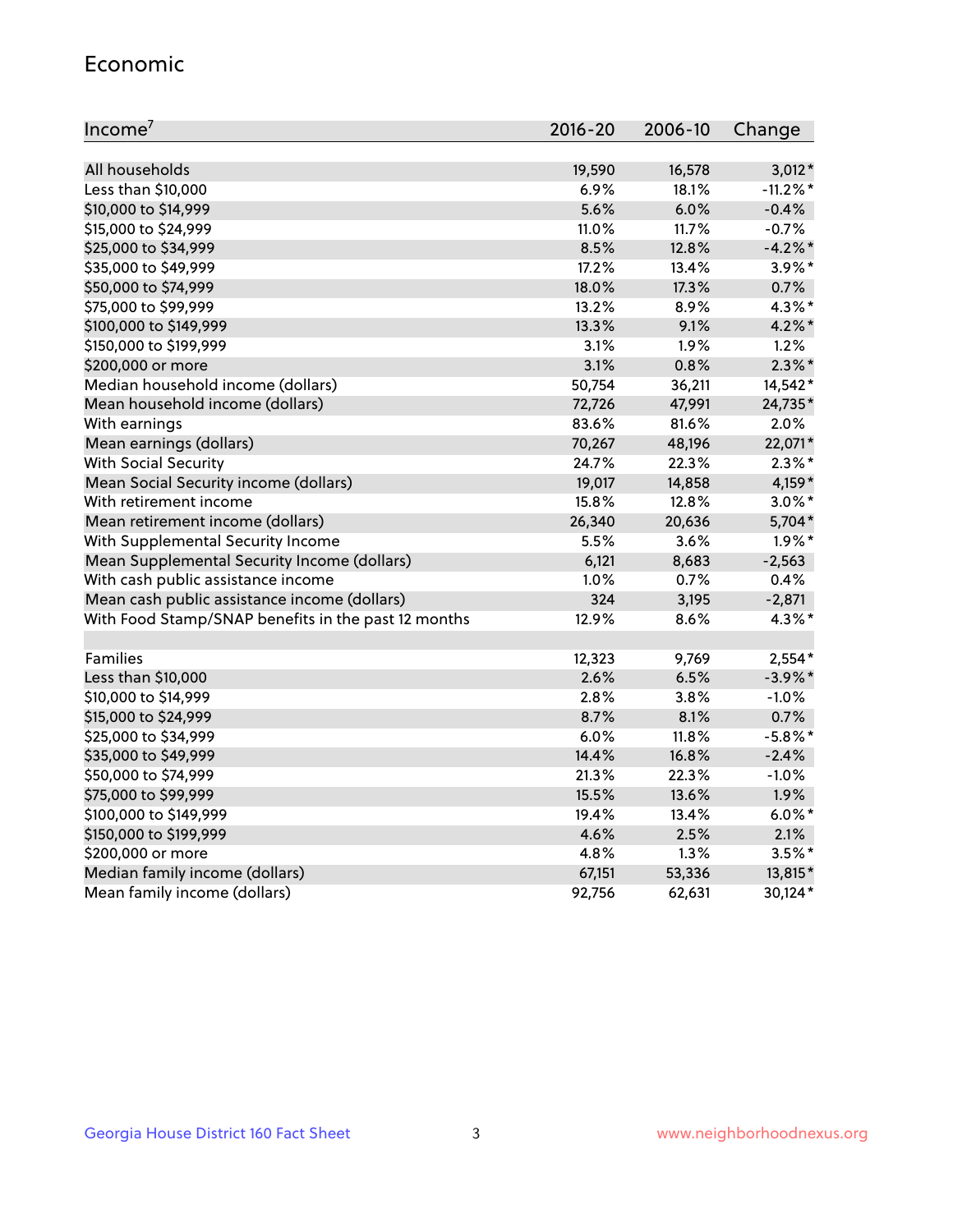## Economic, continued...

|                                                          | $2016 - 20$ | 2006-10 |             |
|----------------------------------------------------------|-------------|---------|-------------|
| Income, continued <sup>8</sup>                           |             |         | Change      |
| Nonfamily households                                     | 7,267       | 6,808   | 458         |
| Median nonfamily income (dollars)                        | 30,532      | 17,246  | 13,285*     |
| Mean nonfamily income (dollars)                          | 35,641      | 25,328  | 10,313*     |
|                                                          |             |         |             |
| Median earnings for workers (dollars)                    | 23,286      | 15,932  | $7,354*$    |
| Median earnings for male full-time, year-round workers   | 49,127      | 40,260  | 8,866*      |
| (dollars)                                                |             |         |             |
| Median earnings for female full-time, year-round workers | 35,019      | 32,944  | 2,075*      |
| (dollars)                                                |             |         |             |
| Per capita income (dollars)                              | 24,699      | 17,315  | 7,384*      |
|                                                          |             |         |             |
| Families and People Below Poverty Level <sup>9</sup>     | $2016 - 20$ | 2006-10 |             |
|                                                          |             |         | Change      |
| <b>All families</b>                                      | 9.2%        | 12.3%   | $-3.1%$     |
| With related children under 18 years                     | 13.2%       | 17.5%   | $-4.4%$     |
| With related children under 5 years only                 | 20.6%       | 19.5%   | 1.2%        |
| Married couple families                                  | 4.1%        | 4.2%    | $-0.0%$     |
| With related children under 18 years                     | 5.3%        | 4.5%    | 0.8%        |
|                                                          | 10.6%       | 5.7%    |             |
| With related children under 5 years only                 |             |         | 4.9%        |
| Families with female householder, no husband present     | 23.4%       | 40.6%   | $-17.2\%$ * |
| With related children under 18 years                     | 26.9%       | 47.0%   | $-20.1\%$ * |
| With related children under 5 years only                 | 41.1%       | 66.1%   | $-25.0%$    |
| All people                                               | 20.7%       | 28.8%   | $-8.1\%$ *  |
| Under 18 years                                           | 15.4%       | 20.3%   | $-4.8%$     |
| Related children under 18 years                          | 15.3%       | 19.4%   | $-4.1%$     |
| Related children under 5 years                           | 23.6%       | 24.5%   | $-0.9%$     |
| Related children 5 to 17 years                           | 11.9%       | 17.1%   | $-5.2%$     |
| 18 years and over                                        | 22.2%       | 31.2%   | $-9.0\%$ *  |
| 18 to 64 years                                           | 24.4%       | 33.5%   | $-9.1\%$ *  |
| 65 years and over                                        | 8.6%        | 13.9%   | $-5.3%$     |
| People in families                                       | 10.3%       | 13.2%   | $-2.9%$     |
| Unrelated individuals 15 years and over                  | 49.9%       | 64.3%   | $-14.4\%$ * |
|                                                          |             |         |             |
| Non-Hispanic white people                                | 19.1%       | 22.2%   | $-3.1%$     |
| Black or African-American people                         | 22.2%       | 47.2%   | $-25.0\%$ * |
| Asian people                                             | 35.6%       | 38.3%   | $-2.6%$     |
| Hispanic or Latino people                                | 25.7%       | 51.0%   | $-25.3%$    |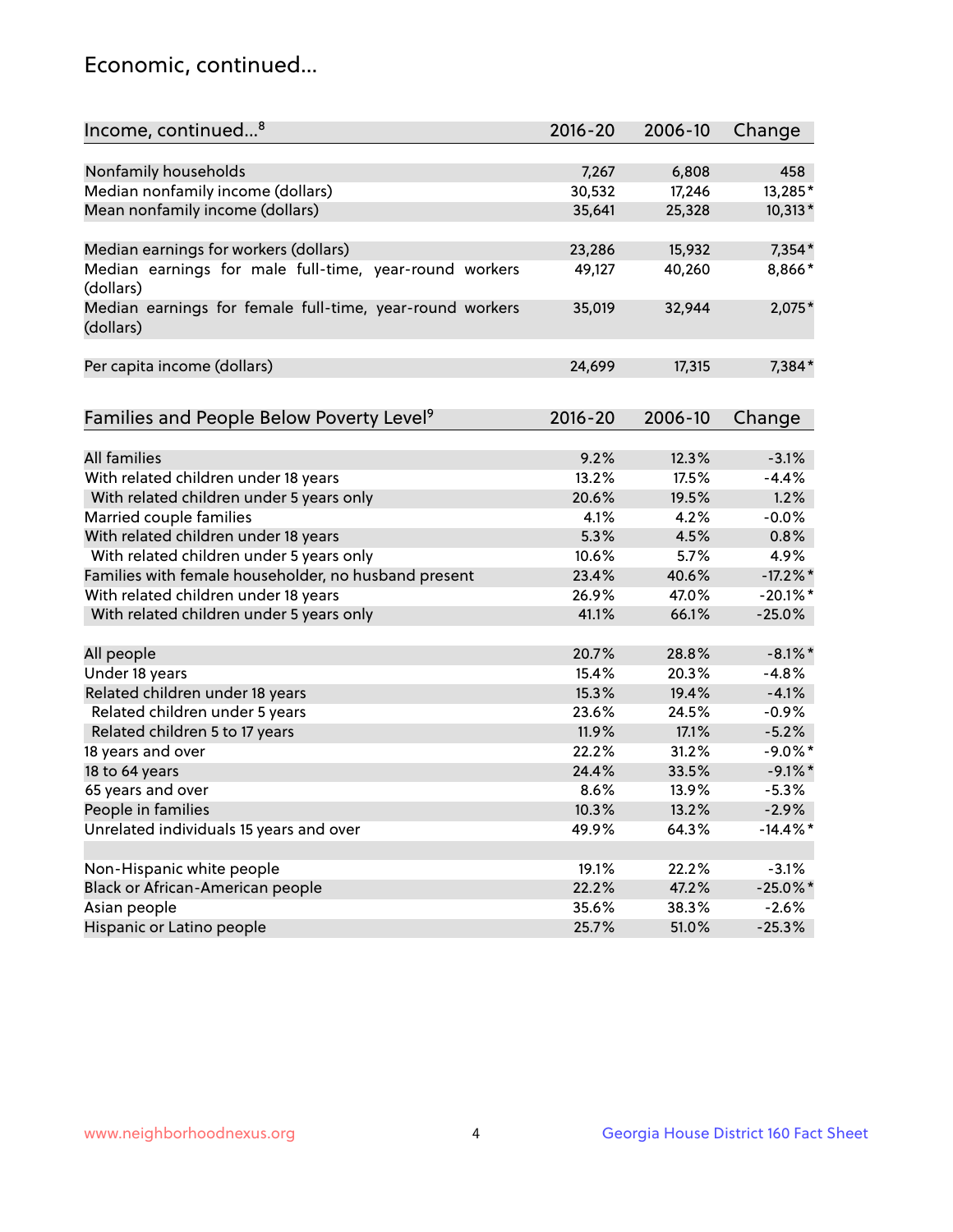## Employment

| Employment Status <sup>10</sup>                                             | $2016 - 20$ | 2006-10 | Change    |
|-----------------------------------------------------------------------------|-------------|---------|-----------|
|                                                                             |             |         |           |
| Population 16 years and over                                                | 48,429      | 39,566  | 8,863*    |
| In labor force                                                              | 61.8%       | 57.1%   | 4.6%*     |
| Civilian labor force                                                        | 61.6%       | 56.7%   | 4.9%*     |
| Employed                                                                    | 54.4%       | 52.2%   | 2.2%      |
| Unemployed                                                                  | 7.2%        | 4.6%    | 2.7%      |
| <b>Armed Forces</b>                                                         | 0.1%        | 0.4%    | $-0.3%$   |
| Not in labor force                                                          | 38.2%       | 42.9%   | $-4.6%$   |
| Civilian labor force                                                        | 29,848      | 22,447  | 7,400*    |
|                                                                             | 11.7%       | 8.0%    |           |
| <b>Unemployment Rate</b>                                                    |             |         | 3.7%      |
| Females 16 years and over                                                   | 24,528      | 19,919  | 4,609*    |
| In labor force                                                              | 55.5%       | 52.6%   | 3.0%      |
| Civilian labor force                                                        | 55.5%       | 52.5%   | 3.0%      |
| Employed                                                                    | 48.6%       | 47.9%   | 0.7%      |
|                                                                             |             |         |           |
| Own children of the householder under 6 years                               | 3,197       | 3,232   | $-35$     |
| All parents in family in labor force                                        | 69.9%       | 67.8%   | 2.0%      |
| Own children of the householder 6 to 17 years                               | 7,118       | 5,595   | $1,524*$  |
| All parents in family in labor force                                        | 68.2%       | 75.7%   | $-7.5%$   |
|                                                                             |             |         |           |
| Industry <sup>11</sup>                                                      | $2016 - 20$ | 2006-10 | Change    |
|                                                                             |             |         |           |
| Civilian employed population 16 years and over                              | 26,348      | 20,641  | 5,707*    |
| Agriculture, forestry, fishing and hunting, and mining                      | 1.2%        | 1.6%    | $-0.4%$   |
| Construction                                                                | 8.7%        | 10.5%   | $-1.8%$   |
| Manufacturing                                                               | 9.2%        | 10.4%   | $-1.2%$   |
| Wholesale trade                                                             | 2.5%        | 2.3%    | 0.3%      |
| Retail trade                                                                | 11.7%       | 11.7%   | $-0.0%$   |
| Transportation and warehousing, and utilities                               | 6.4%        | 5.5%    | 0.9%      |
| Information                                                                 | 1.2%        | 1.4%    | $-0.2%$   |
| Finance and insurance, and real estate and rental and leasing               | 4.0%        | 3.7%    | 0.3%      |
| Professional, scientific, and management, and administrative                | 5.7%        | 6.7%    | $-1.0%$   |
| and waste management services                                               |             |         |           |
| Educational services, and health care and social assistance                 | 25.1%       | 24.4%   | 0.6%      |
| Arts, entertainment, and recreation, and accommodation and<br>food services | 13.4%       | 12.1%   | 1.3%      |
| Other services, except public administration                                | 4.9%        | 5.4%    | $-0.5%$   |
| Public administration                                                       | 6.1%        | 4.3%    | $1.8\%$ * |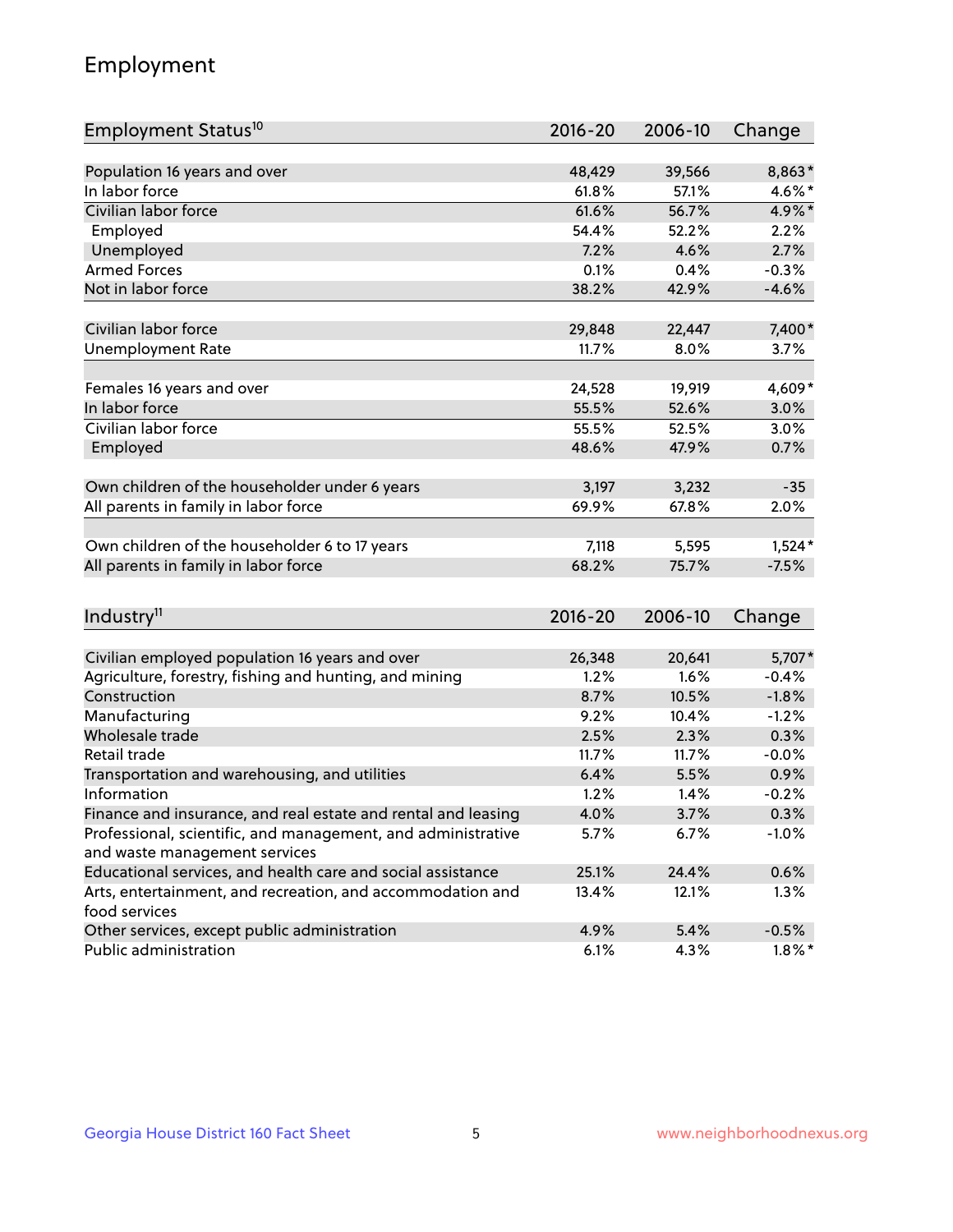## Employment, continued...

| Occupation <sup>12</sup>                                     | $2016 - 20$ | 2006-10 | Change    |
|--------------------------------------------------------------|-------------|---------|-----------|
| Civilian employed population 16 years and over               | 26,348      | 20,641  | 5,707*    |
| Management, business, science, and arts occupations          | 30.7%       | 30.0%   | 0.6%      |
| Service occupations                                          | 19.8%       | 20.3%   | $-0.5%$   |
| Sales and office occupations                                 | 20.1%       | 24.8%   | $-4.7%$ * |
| Natural<br>and<br>resources,<br>construction,<br>maintenance | 13.6%       | 12.8%   | 0.8%      |
| occupations                                                  |             |         |           |
| Production, transportation, and material moving occupations  | 15.8%       | 12.0%   | $3.8\%$ * |
| Class of Worker <sup>13</sup>                                | $2016 - 20$ | 2006-10 | Change    |
|                                                              |             |         |           |
| Civilian employed population 16 years and over               | 26,348      | 20,641  | 5,707*    |
| Private wage and salary workers                              | 72.2%       | 71.9%   | 0.3%      |
| Government workers                                           | 22.8%       | 21.4%   | 1.4%      |
| Self-employed in own not incorporated business workers       | 4.9%        | 6.4%    | $-1.6%$   |
| Unpaid family workers                                        | 0.2%        | 0.2%    | $-0.1%$   |
| Job Flows <sup>14</sup>                                      | 2019        | 2010    | Change    |
|                                                              |             |         |           |
| Total Jobs in district                                       | 17,053      | 12,044  | 5,009     |
| Held by residents of district                                | 28.2%       | 28.7%   | $-0.5%$   |
| Held by non-residents of district                            | 71.8%       | 71.3%   | 0.5%      |
| Jobs by Industry Sector <sup>15</sup>                        | 2019        | 2010    | Change    |
|                                                              |             |         |           |
| Total Jobs in district                                       | 17,053      | 12,044  | 5,009     |
| Goods Producing sectors                                      | 20.7%       | 15.7%   | 5.0%      |
| Trade, Transportation, and Utilities sectors                 | 21.5%       | 21.9%   | $-0.4%$   |
| All Other Services sectors                                   | 57.8%       | 62.4%   | $-4.6%$   |
| Total Jobs in district held by district residents            | 4,809       | 3,454   | 1,355     |
|                                                              | 21.0%       | 16.3%   |           |
| <b>Goods Producing sectors</b>                               |             |         | 4.7%      |
| Trade, Transportation, and Utilities sectors                 | 17.0%       | 18.0%   | $-1.0%$   |
| All Other Services sectors                                   | 61.9%       | 65.7%   | $-3.7%$   |
| Jobs by Earnings <sup>16</sup>                               | 2019        | 2010    | Change    |
|                                                              |             |         |           |
| Total Jobs in district                                       | 17,053      | 12,044  | 5,009     |
| Jobs with earnings \$1250/month or less                      | 31.5%       | 34.4%   | $-2.9%$   |
| Jobs with earnings \$1251/month to \$3333/month              | 39.5%       | 41.3%   | $-1.8%$   |
| Jobs with earnings greater than \$3333/month                 | 29.0%       | 24.3%   | 4.7%      |
|                                                              |             |         |           |
| Total Jobs in district held by district residents            | 4,809       | 3,454   | 1,355     |
| Jobs with earnings \$1250/month or less                      | 29.5%       | 32.5%   | $-3.0%$   |
| Jobs with earnings \$1251/month to \$3333/month              | 39.6%       | 43.5%   | $-3.9%$   |
| Jobs with earnings greater than \$3333/month                 | 30.9%       | 24.0%   | 6.8%      |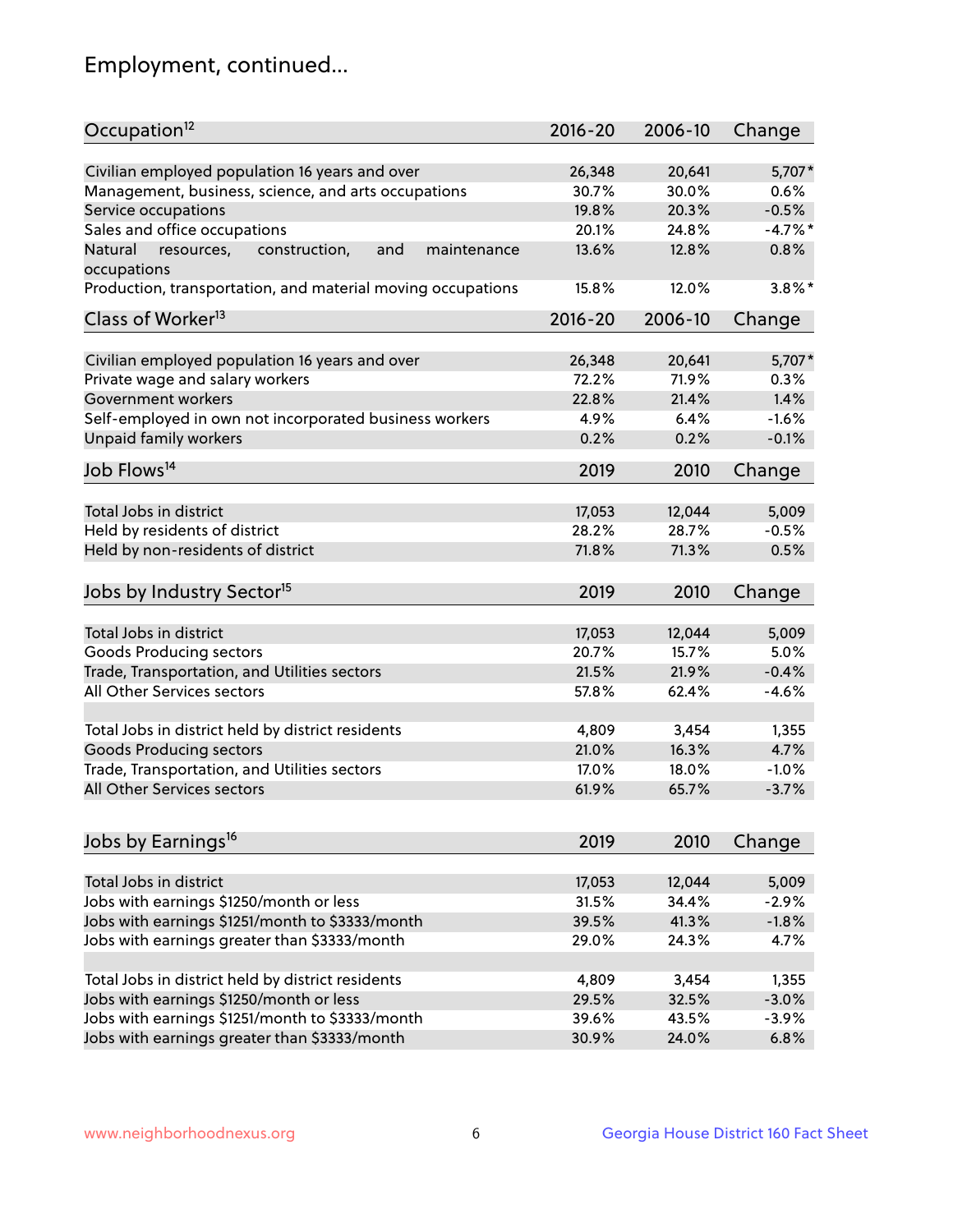## Employment, continued...

| 2019   | 2010   | Change  |
|--------|--------|---------|
|        |        |         |
| 17,053 | 12,044 | 5,009   |
| 31.1%  | 30.5%  | 0.6%    |
| 49.5%  | 53.3%  | $-3.8%$ |
| 19.4%  | 16.2%  | 3.2%    |
|        |        |         |
| 4.809  | 3.454  | 1,355   |
| 30.4%  | 26.8%  | 3.6%    |
| 50.9%  | 55.0%  | $-4.0%$ |
| 18.6%  | 18.3%  | 0.4%    |
|        |        |         |

#### Education

| School Enrollment <sup>18</sup>                | $2016 - 20$ | 2006-10 | Change   |
|------------------------------------------------|-------------|---------|----------|
|                                                |             |         |          |
| Population 3 years and over enrolled in school | 23,647      | 21,188  | 2,459    |
| Nursery school, preschool                      | 2.2%        | 3.5%    | $-1.4%$  |
| Kindergarten                                   | 3.1%        | 2.6%    | 0.4%     |
| Elementary school (grades 1-8)                 | 22.2%       | 17.5%   | 4.7%*    |
| High school (grades 9-12)                      | 10.6%       | 9.8%    | 0.7%     |
| College or graduate school                     | 62.0%       | 66.6%   | $-4.6%$  |
| Educational Attainment <sup>19</sup>           | $2016 - 20$ | 2006-10 | Change   |
|                                                |             |         |          |
| Population 25 years and over                   | 30,528      | 22,975  | $7,553*$ |
| Less than 9th grade                            | 2.5%        | 5.1%    | $-2.6%$  |
| 9th to 12th grade, no diploma                  | 8.9%        | 10.7%   | $-1.8%$  |
| High school graduate (includes equivalency)    | 33.0%       | 34.6%   | $-1.6%$  |
| Some college, no degree                        | 23.3%       | 20.9%   | 2.5%     |
| Associate's degree                             | 8.5%        | 5.5%    | $2.9\%*$ |
| Bachelor's degree                              | 13.5%       | 13.9%   | $-0.4%$  |
| Graduate or professional degree                | 10.3%       | 9.3%    | $1.0\%$  |
|                                                |             |         |          |
| Percent high school graduate or higher         | 88.6%       | 84.2%   | 4.4%     |
| Percent bachelor's degree or higher            | 23.8%       | 23.2%   | 0.6%     |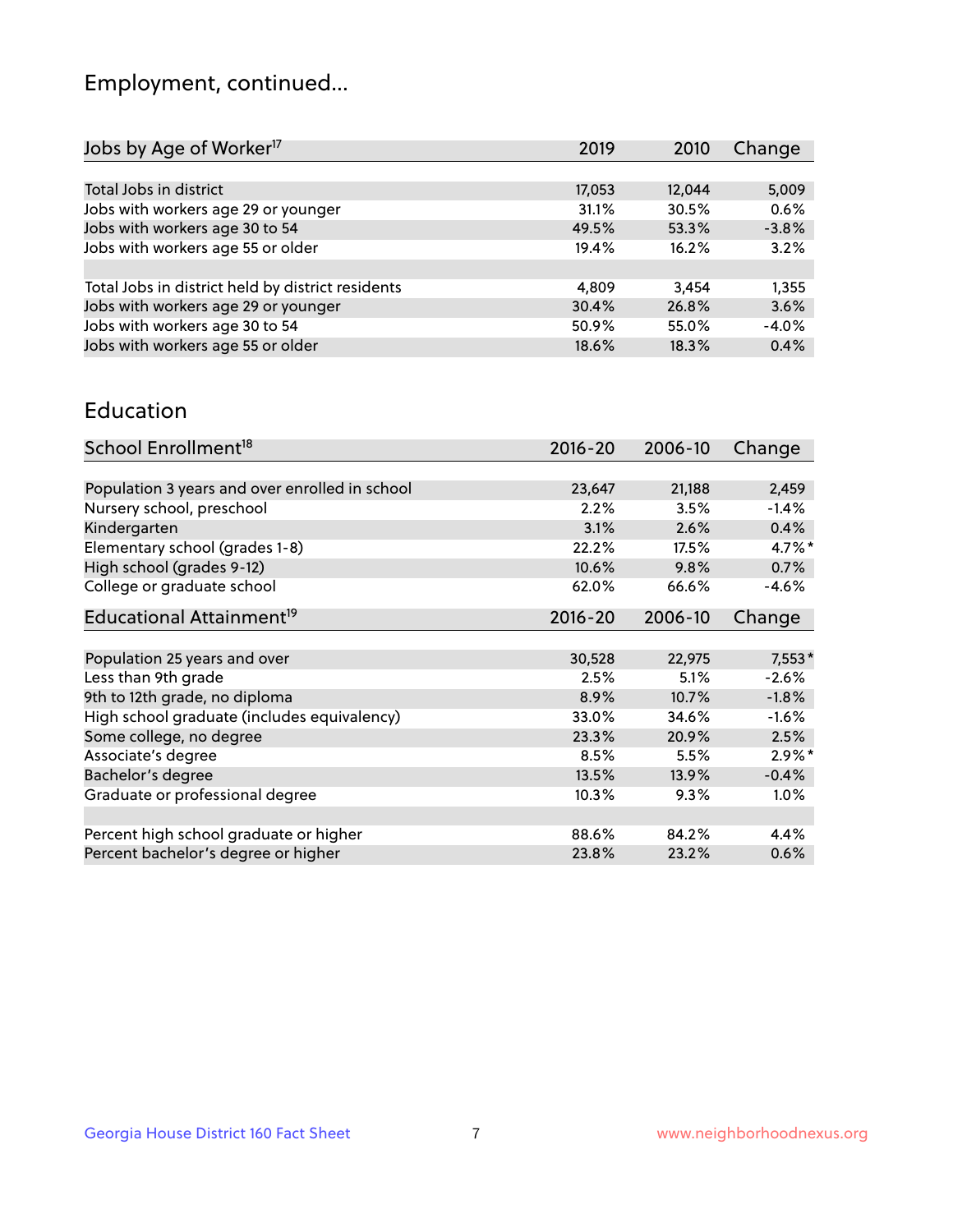## Housing

| Total households<br>16,578<br>$3,012*$<br>19,590<br>Family households (families)<br>58.9%<br>62.9%<br>4.0%*<br>With own children under 18 years<br>29.6%<br>27.1%<br>2.5%<br>Married-couple family<br>1.7%<br>43.9%<br>42.2%<br>With own children of the householder under 18 years<br>18.6%<br>17.7%<br>0.9%<br>Male householder, no wife present, family<br>$1.9\%$ *<br>5.7%<br>3.7%<br>With own children of the householder under 18 years<br>2.6%<br>1.8%<br>0.8%<br>Female householder, no husband present, family<br>13.3%<br>13.0%<br>0.4%<br>With own children of the householder under 18 years<br>8.3%<br>0.8%<br>7.5% | Households by Type <sup>20</sup> | 2016-20 | 2006-10 | Change  |
|-----------------------------------------------------------------------------------------------------------------------------------------------------------------------------------------------------------------------------------------------------------------------------------------------------------------------------------------------------------------------------------------------------------------------------------------------------------------------------------------------------------------------------------------------------------------------------------------------------------------------------------|----------------------------------|---------|---------|---------|
|                                                                                                                                                                                                                                                                                                                                                                                                                                                                                                                                                                                                                                   |                                  |         |         |         |
|                                                                                                                                                                                                                                                                                                                                                                                                                                                                                                                                                                                                                                   |                                  |         |         |         |
|                                                                                                                                                                                                                                                                                                                                                                                                                                                                                                                                                                                                                                   |                                  |         |         |         |
|                                                                                                                                                                                                                                                                                                                                                                                                                                                                                                                                                                                                                                   |                                  |         |         |         |
|                                                                                                                                                                                                                                                                                                                                                                                                                                                                                                                                                                                                                                   |                                  |         |         |         |
|                                                                                                                                                                                                                                                                                                                                                                                                                                                                                                                                                                                                                                   |                                  |         |         |         |
|                                                                                                                                                                                                                                                                                                                                                                                                                                                                                                                                                                                                                                   |                                  |         |         |         |
|                                                                                                                                                                                                                                                                                                                                                                                                                                                                                                                                                                                                                                   |                                  |         |         |         |
|                                                                                                                                                                                                                                                                                                                                                                                                                                                                                                                                                                                                                                   |                                  |         |         |         |
|                                                                                                                                                                                                                                                                                                                                                                                                                                                                                                                                                                                                                                   |                                  |         |         |         |
|                                                                                                                                                                                                                                                                                                                                                                                                                                                                                                                                                                                                                                   | Nonfamily households             | 37.1%   | 41.1%   | $-4.0%$ |
| Householder living alone<br>23.0%<br>$-3.0%$<br>26.1%                                                                                                                                                                                                                                                                                                                                                                                                                                                                                                                                                                             |                                  |         |         |         |
| 65 years and over<br>$2.6\%$ *<br>8.3%<br>5.7%                                                                                                                                                                                                                                                                                                                                                                                                                                                                                                                                                                                    |                                  |         |         |         |
|                                                                                                                                                                                                                                                                                                                                                                                                                                                                                                                                                                                                                                   |                                  |         |         |         |
| 33.6%<br>31.4%<br>2.2%<br>Households with one or more people under 18 years                                                                                                                                                                                                                                                                                                                                                                                                                                                                                                                                                       |                                  |         |         |         |
| Households with one or more people 65 years and over<br>22.6%<br>17.6%<br>$5.0\%$ *                                                                                                                                                                                                                                                                                                                                                                                                                                                                                                                                               |                                  |         |         |         |
|                                                                                                                                                                                                                                                                                                                                                                                                                                                                                                                                                                                                                                   |                                  |         |         |         |
| Average household size<br>2.61<br>2.60<br>0.01                                                                                                                                                                                                                                                                                                                                                                                                                                                                                                                                                                                    |                                  |         |         |         |
| Average family size<br>3.04<br>$-0.03$<br>3.07                                                                                                                                                                                                                                                                                                                                                                                                                                                                                                                                                                                    |                                  |         |         |         |
|                                                                                                                                                                                                                                                                                                                                                                                                                                                                                                                                                                                                                                   |                                  |         |         |         |
| Housing Occupancy <sup>21</sup><br>$2016 - 20$<br>2006-10<br>Change                                                                                                                                                                                                                                                                                                                                                                                                                                                                                                                                                               |                                  |         |         |         |
|                                                                                                                                                                                                                                                                                                                                                                                                                                                                                                                                                                                                                                   |                                  |         |         |         |
| Total housing units<br>$3,271*$<br>22,275<br>19,003                                                                                                                                                                                                                                                                                                                                                                                                                                                                                                                                                                               |                                  |         |         |         |
| 87.2%<br>Occupied housing units<br>87.9%<br>0.7%                                                                                                                                                                                                                                                                                                                                                                                                                                                                                                                                                                                  |                                  |         |         |         |
| Vacant housing units<br>12.1%<br>12.8%<br>$-0.7%$                                                                                                                                                                                                                                                                                                                                                                                                                                                                                                                                                                                 |                                  |         |         |         |
|                                                                                                                                                                                                                                                                                                                                                                                                                                                                                                                                                                                                                                   |                                  |         |         |         |
| 1.1<br>3.3<br>$-2.2$<br>Homeowner vacancy rate                                                                                                                                                                                                                                                                                                                                                                                                                                                                                                                                                                                    |                                  |         |         |         |
| 10.3<br>Rental vacancy rate<br>10.6<br>$-0.3$                                                                                                                                                                                                                                                                                                                                                                                                                                                                                                                                                                                     |                                  |         |         |         |
|                                                                                                                                                                                                                                                                                                                                                                                                                                                                                                                                                                                                                                   |                                  |         |         |         |
| Units in Structure <sup>22</sup><br>2006-10<br>$2016 - 20$<br>Change                                                                                                                                                                                                                                                                                                                                                                                                                                                                                                                                                              |                                  |         |         |         |
|                                                                                                                                                                                                                                                                                                                                                                                                                                                                                                                                                                                                                                   |                                  |         |         |         |
| Total housing units<br>19,003<br>$3,271*$<br>22,275                                                                                                                                                                                                                                                                                                                                                                                                                                                                                                                                                                               |                                  |         |         |         |
| $3.8\%$ *<br>1-unit, detached<br>52.9%<br>49.1%                                                                                                                                                                                                                                                                                                                                                                                                                                                                                                                                                                                   |                                  |         |         |         |
| 1-unit, attached<br>2.7%<br>1.3%<br>1.5%                                                                                                                                                                                                                                                                                                                                                                                                                                                                                                                                                                                          |                                  |         |         |         |
| 2 units<br>3.5%<br>3.7%<br>$-0.2%$                                                                                                                                                                                                                                                                                                                                                                                                                                                                                                                                                                                                |                                  |         |         |         |
| 3 or 4 units<br>5.6%<br>6.2%<br>$-0.7%$                                                                                                                                                                                                                                                                                                                                                                                                                                                                                                                                                                                           |                                  |         |         |         |
| 5 to 9 units<br>5.6%<br>$-0.8%$<br>4.8%                                                                                                                                                                                                                                                                                                                                                                                                                                                                                                                                                                                           |                                  |         |         |         |
| 10 to 19 units<br>6.5%<br>8.3%<br>$-1.8%$                                                                                                                                                                                                                                                                                                                                                                                                                                                                                                                                                                                         |                                  |         |         |         |
| 2.9%<br>20 or more units<br>2.8%<br>$-0.1%$                                                                                                                                                                                                                                                                                                                                                                                                                                                                                                                                                                                       |                                  |         |         |         |
| Mobile home<br>21.1%<br>22.8%<br>$-1.7\%$                                                                                                                                                                                                                                                                                                                                                                                                                                                                                                                                                                                         |                                  |         |         |         |
| 0.1%<br>Boat, RV, van, etc.<br>0.0%<br>0.1%                                                                                                                                                                                                                                                                                                                                                                                                                                                                                                                                                                                       |                                  |         |         |         |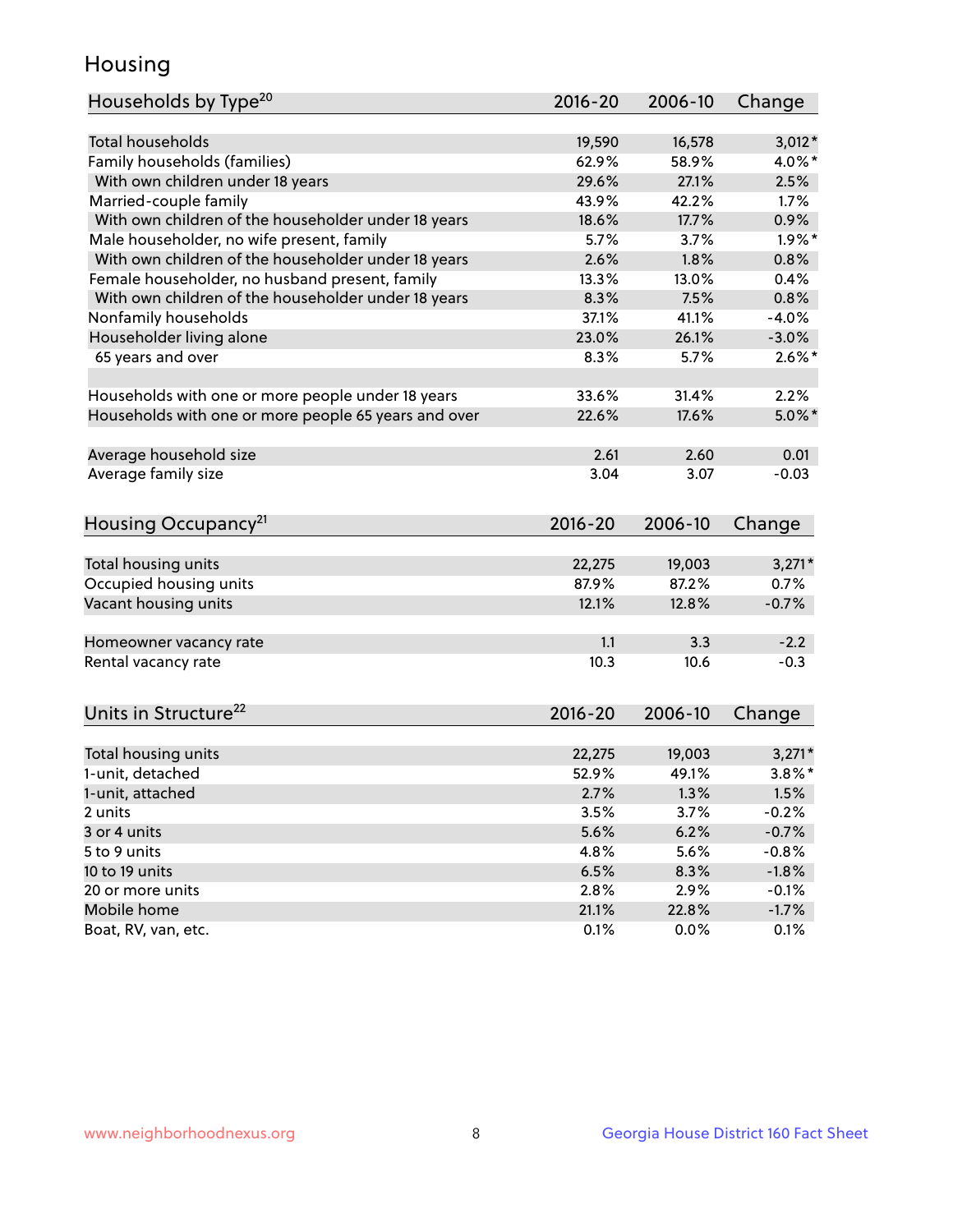## Housing, Continued...

| Year Structure Built <sup>23</sup>             | 2016-20     | 2006-10 | Change     |
|------------------------------------------------|-------------|---------|------------|
| Total housing units                            | 22,275      | 19,003  | $3,271*$   |
| Built 2014 or later                            | 7.4%        | (X)     | (X)        |
| Built 2010 to 2013                             | 6.0%        | (X)     | (X)        |
| Built 2000 to 2009                             | 24.6%       | 25.9%   | $-1.2%$    |
| Built 1990 to 1999                             | 20.4%       | 26.5%   | $-6.0\%$ * |
| Built 1980 to 1989                             | 15.0%       | 15.3%   | $-0.2%$    |
| Built 1970 to 1979                             | 9.9%        | 12.0%   | $-2.2%$    |
| Built 1960 to 1969                             | 7.3%        | 6.7%    | 0.7%       |
| Built 1950 to 1959                             | 3.9%        | 4.4%    | $-0.5%$    |
| Built 1940 to 1949                             | 2.5%        | 3.3%    | $-0.9%$    |
| Built 1939 or earlier                          | 3.0%        | 6.0%    | $-3.0\%$ * |
|                                                |             |         |            |
| Housing Tenure <sup>24</sup>                   | $2016 - 20$ | 2006-10 | Change     |
| Occupied housing units                         | 19,590      | 16,578  | $3,012*$   |
| Owner-occupied                                 | 56.8%       | 57.3%   | $-0.5%$    |
| Renter-occupied                                | 43.2%       | 42.7%   | 0.5%       |
| Average household size of owner-occupied unit  | 2.64        | 2.65    | $-0.01$    |
| Average household size of renter-occupied unit | 2.57        | 2.53    | 0.04       |
| Residence 1 Year Ago <sup>25</sup>             | $2016 - 20$ | 2006-10 | Change     |
| Population 1 year and over                     | 58,003      | 47,185  | 10,818*    |
| Same house                                     | 70.1%       | 73.0%   | $-2.9%$    |
| Different house in the U.S.                    | 29.6%       | 26.9%   | 2.8%       |
| Same county                                    | 13.3%       | 9.6%    | $3.8\%$ *  |
| Different county                               | 16.3%       | 17.3%   | $-1.0%$    |
| Same state                                     | 14.3%       | 15.6%   | $-1.2%$    |
| Different state                                | 2.0%        | 1.7%    | 0.2%       |
| Abroad                                         | 0.3%        | 0.1%    | 0.2%       |
|                                                |             |         |            |
| Value of Housing Unit <sup>26</sup>            | $2016 - 20$ | 2006-10 | Change     |
| Owner-occupied units                           | 11,131      | 9,497   | $1,634*$   |
| Less than \$50,000                             | 12.4%       | 16.6%   | $-4.2%$    |
| \$50,000 to \$99,999                           | 15.8%       | 18.8%   | $-3.0%$    |
| \$100,000 to \$149,999                         | 26.4%       | 21.7%   | 4.7%       |
| \$150,000 to \$199,999                         | 15.9%       | 19.3%   | $-3.3%$    |
| \$200,000 to \$299,999                         | 17.3%       | 14.3%   | 3.0%       |
| \$300,000 to \$499,999                         | 8.6%        | 7.3%    | 1.3%       |
| \$500,000 to \$999,999                         | 3.1%        | 1.6%    | 1.5%       |
| \$1,000,000 or more                            | 0.5%        | 0.5%    | $-0.0%$    |
| Median (dollars)                               | 142,220     | 131,437 | 10,783*    |
| Mortgage Status <sup>27</sup>                  | $2016 - 20$ | 2006-10 | Change     |
| Owner-occupied units                           | 11,131      | 9,497   | $1,634*$   |
| Housing units with a mortgage                  | 60.1%       | 64.0%   | $-3.9%$    |
| Housing units without a mortgage               | 39.9%       | 36.0%   | 3.9%       |
|                                                |             |         |            |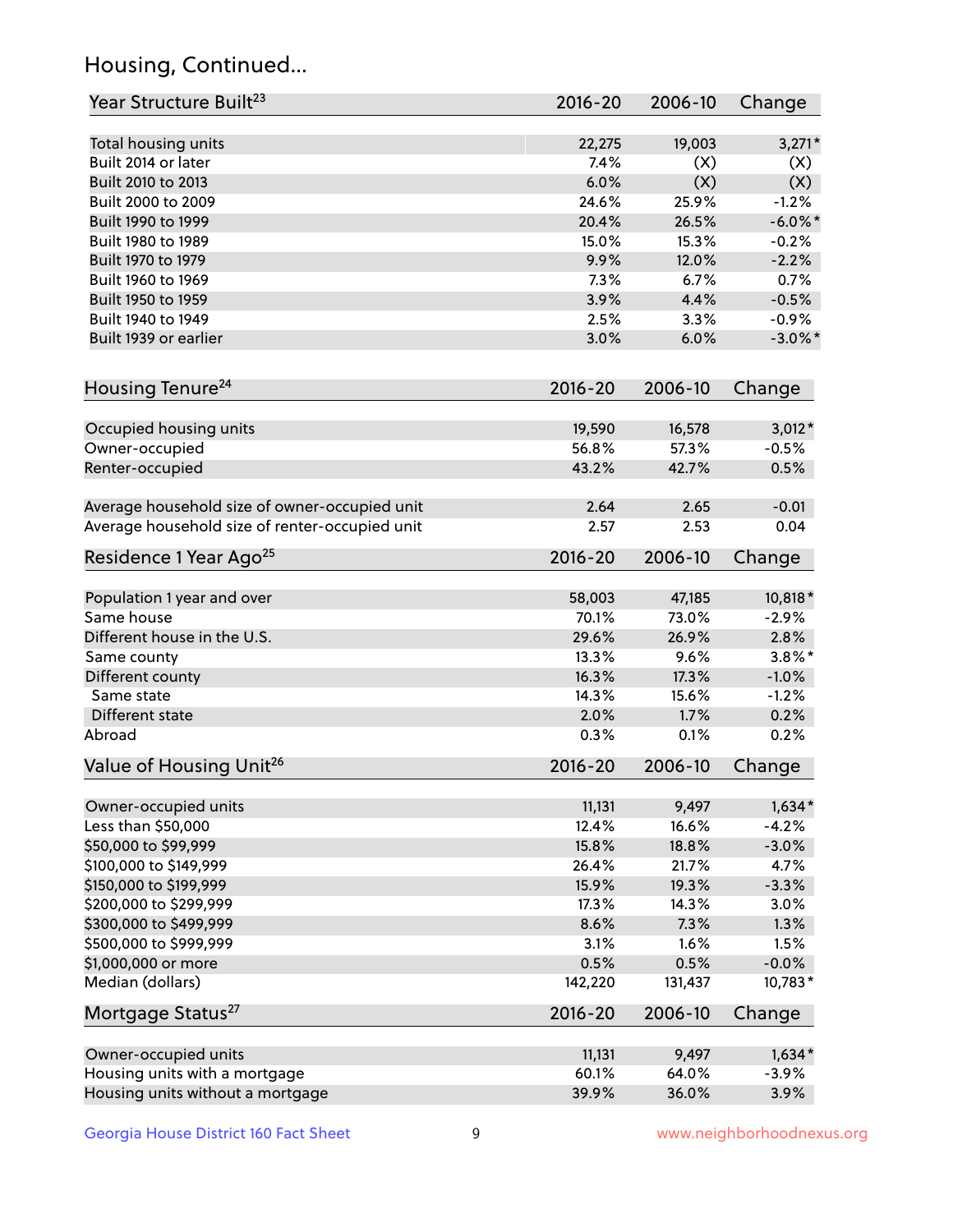## Housing, Continued...

| Selected Monthly Owner Costs <sup>28</sup>                                            | 2016-20     | 2006-10 | Change     |
|---------------------------------------------------------------------------------------|-------------|---------|------------|
| Housing units with a mortgage                                                         | 6,690       | 6,080   | $610*$     |
| Less than \$300                                                                       | 0.0%        | 0.1%    | $-0.1%$    |
| \$300 to \$499                                                                        | 0.6%        | 2.0%    | $-1.4%$    |
| \$500 to \$999                                                                        | 28.0%       | 36.4%   | $-8.3%$    |
| \$1,000 to \$1,499                                                                    | 37.4%       | 36.6%   | 0.9%       |
| \$1,500 to \$1,999                                                                    | 17.4%       | 13.0%   | 4.4%       |
| \$2,000 to \$2,999                                                                    | 13.7%       | 10.7%   | 3.0%       |
| \$3,000 or more                                                                       | 2.8%        | 1.3%    | 1.6%       |
| Median (dollars)                                                                      | 1,247       | 1,151   | $97*$      |
|                                                                                       |             |         |            |
| Housing units without a mortgage                                                      | 4,441       | 3,417   | $1,025*$   |
| Less than \$150                                                                       | 1.6%        | 10.7%   | $-9.2%$    |
| \$150 to \$249                                                                        | 19.4%       | 24.1%   | $-4.6%$    |
| \$250 to \$349                                                                        | 25.7%       | 29.7%   | $-4.1%$    |
| \$350 to \$499                                                                        | 30.4%       | 25.5%   | 4.9%       |
| \$500 to \$699                                                                        | 14.7%       | 6.5%    | 8.1%       |
| \$700 or more                                                                         | 8.3%        | 3.4%    | 4.9%       |
| Median (dollars)                                                                      | 362         | 298     | $64*$      |
| Selected Monthly Owner Costs as a Percentage of<br>Household Income <sup>29</sup>     | $2016 - 20$ | 2006-10 | Change     |
| Housing units with a mortgage (excluding units where<br>SMOCAPI cannot be computed)   | 6,670       | 6,079   | 591        |
| Less than 20.0 percent                                                                | 53.8%       | 40.4%   | 13.5%*     |
| 20.0 to 24.9 percent                                                                  | 18.9%       | 17.0%   | 1.8%       |
| 25.0 to 29.9 percent                                                                  | 9.8%        | 10.8%   | $-1.0%$    |
| 30.0 to 34.9 percent                                                                  | 3.9%        | 10.1%   | $-6.2\%$ * |
| 35.0 percent or more                                                                  | 13.6%       | 21.7%   | $-8.1%$    |
| Not computed                                                                          | 20          | 1       | 19         |
| Housing unit without a mortgage (excluding units where<br>SMOCAPI cannot be computed) | 4,396       | 3,389   | 1,007      |
| Less than 10.0 percent                                                                | 51.2%       | 51.9%   | $-0.7%$    |
| 10.0 to 14.9 percent                                                                  | 19.3%       | 14.8%   | 4.5%*      |
| 15.0 to 19.9 percent                                                                  | 10.7%       | 11.8%   | $-1.0%$    |
| 20.0 to 24.9 percent                                                                  | 5.9%        | 5.7%    | 0.2%       |
| 25.0 to 29.9 percent                                                                  | 3.0%        | 3.3%    | $-0.4%$    |
| 30.0 to 34.9 percent                                                                  | 1.5%        | 3.5%    | $-2.0%$    |
| 35.0 percent or more                                                                  | 8.5%        | 9.1%    | $-0.5%$    |
| Not computed                                                                          | 46          | 28      | 18         |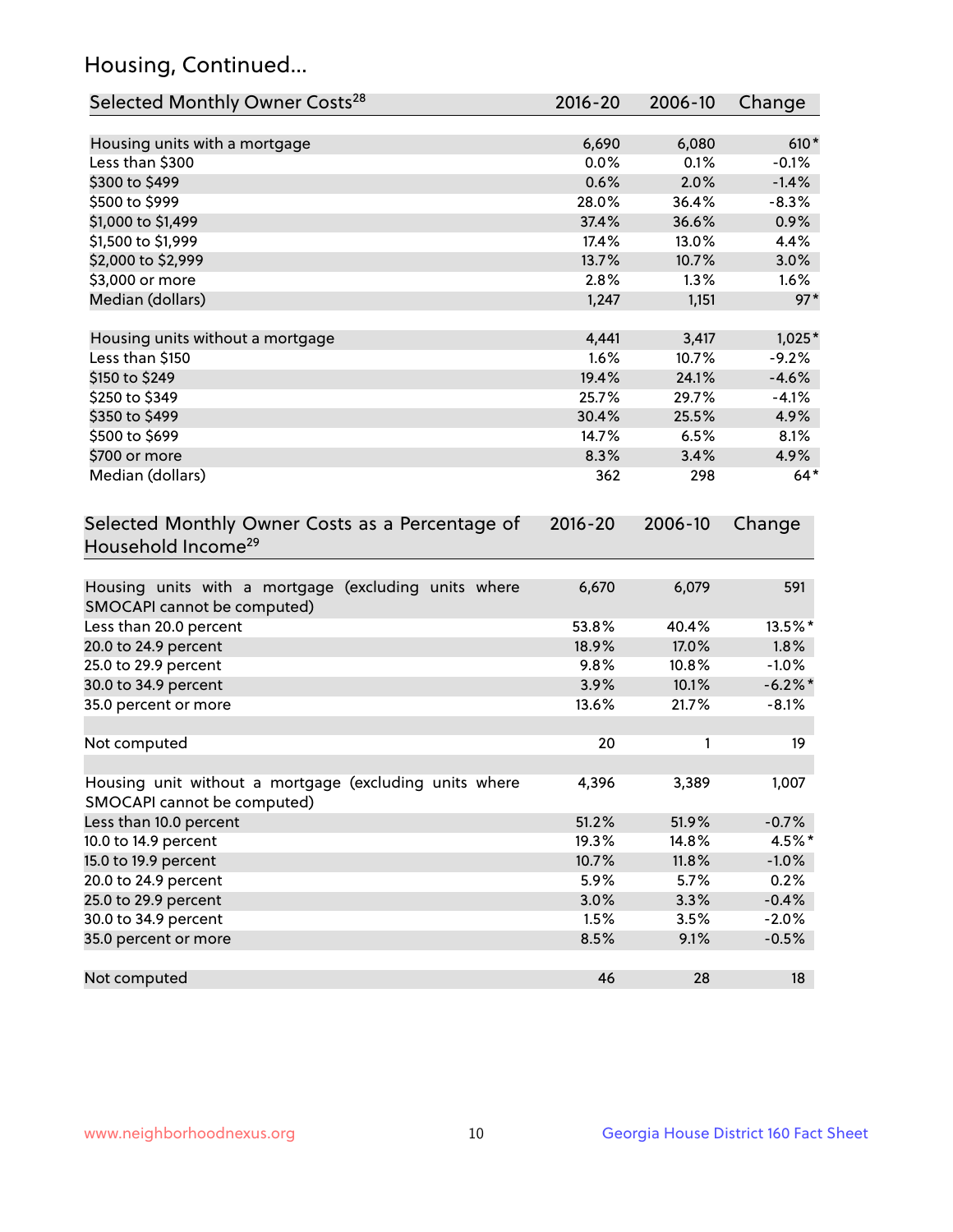## Housing, Continued...

| Gross Rent <sup>30</sup>                                     | 2016-20     | 2006-10 | Change          |
|--------------------------------------------------------------|-------------|---------|-----------------|
|                                                              |             |         |                 |
| Occupied units paying rent                                   | 7,857       | 6,498   | 1,359*          |
| Less than \$200                                              | 0.2%        | 0.1%    | 0.1%            |
| \$200 to \$499                                               | 8.7%        | 23.7%   | $-14.9%$ *      |
| \$500 to \$749                                               | 33.0%       | 35.8%   | $-2.8%$         |
| \$750 to \$999                                               | 25.0%       | 16.7%   | 8.3%            |
| \$1,000 to \$1,499                                           | 24.4%       | 16.2%   | $8.3\%$ *       |
| \$1,500 to \$1,999                                           | 7.4%        | 7.6%    | $-0.2%$         |
| \$2,000 or more                                              | 1.2%        | 0.0%    | $1.2\%$         |
| Median (dollars)                                             | 830         | 671     | $159*$          |
|                                                              |             |         |                 |
| No rent paid                                                 | 602         | 583     | 19 <sup>°</sup> |
|                                                              |             |         |                 |
| Gross Rent as a Percentage of Household Income <sup>31</sup> | $2016 - 20$ | 2006-10 | Change          |

| Occupied units paying rent (excluding units where GRAPI<br>cannot be computed) | 7.764 | 6,152 | $1,612*$   |
|--------------------------------------------------------------------------------|-------|-------|------------|
| Less than 15.0 percent                                                         | 15.6% | 11.8% | 3.8%       |
| 15.0 to 19.9 percent                                                           | 10.3% | 9.4%  | 0.9%       |
| 20.0 to 24.9 percent                                                           | 15.3% | 8.7%  | $6.6\%$ *  |
| 25.0 to 29.9 percent                                                           | 10.0% | 4.8%  | $5.1\%$ *  |
| 30.0 to 34.9 percent                                                           | 8.4%  | 5.5%  | 2.9%       |
| 35.0 percent or more                                                           | 40.5% | 59.8% | $-19.3%$ * |
|                                                                                |       |       |            |
| Not computed                                                                   | 694   | 929   | $-234$     |

## Transportation

| Commuting to Work <sup>32</sup>           | 2016-20 | 2006-10 | Change   |
|-------------------------------------------|---------|---------|----------|
|                                           |         |         |          |
| Workers 16 years and over                 | 25,626  | 20,333  | $5,293*$ |
| Car, truck, or van - drove alone          | 79.3%   | 79.2%   | 0.1%     |
| Car, truck, or van - carpooled            | 9.1%    | 11.1%   | $-2.0%$  |
| Public transportation (excluding taxicab) | 1.2%    | $1.2\%$ | 0.0%     |
| Walked                                    | 2.0%    | 1.8%    | 0.2%     |
| Other means                               | 3.4%    | 2.3%    | 1.1%     |
| Worked at home                            | 4.8%    | 4.3%    | 0.5%     |
|                                           |         |         |          |
| Mean travel time to work (minutes)        | 24.4    | 23.3    | $1.1*$   |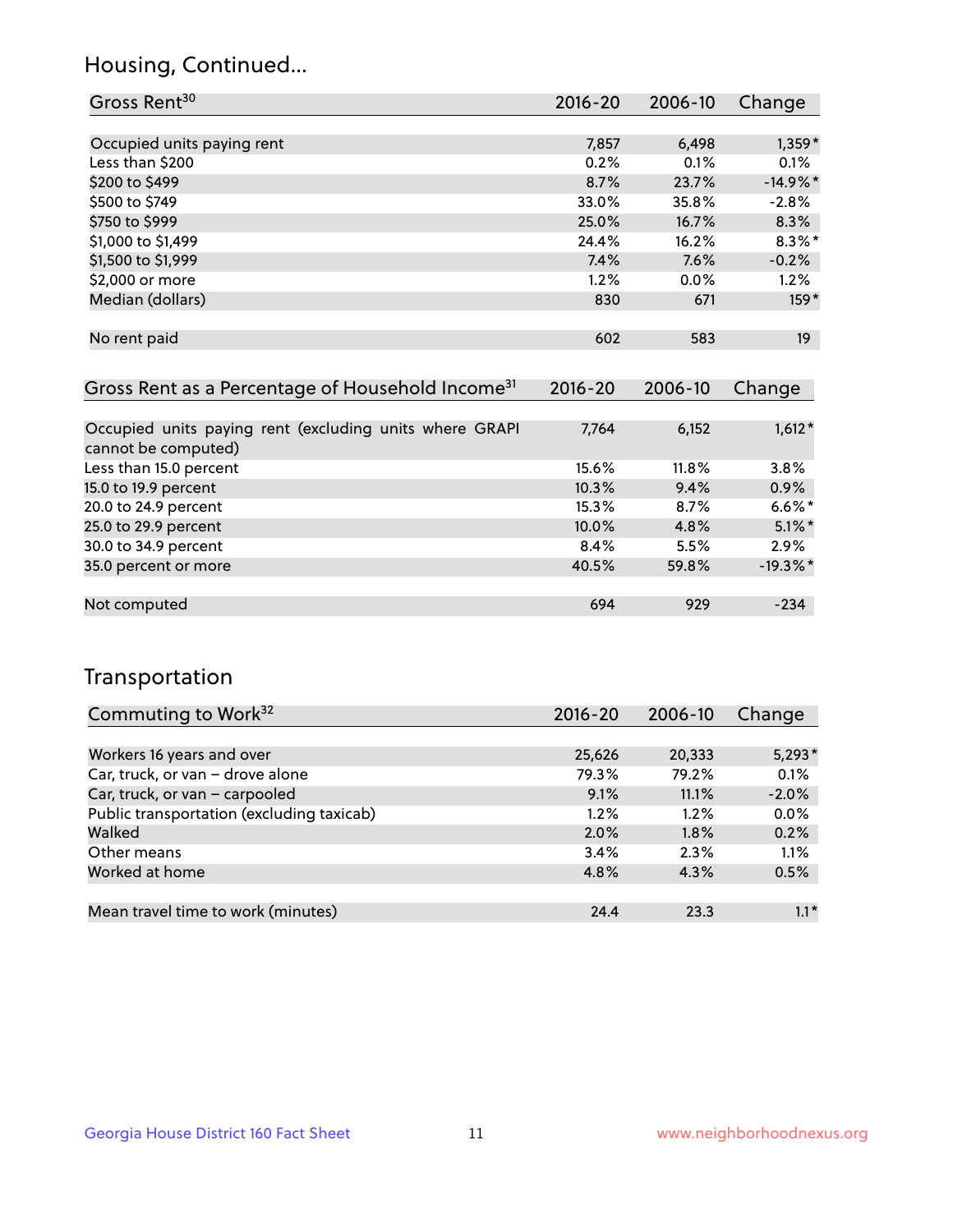## Transportation, Continued...

| Vehicles Available <sup>33</sup> | $2016 - 20$ | 2006-10 | Change   |
|----------------------------------|-------------|---------|----------|
|                                  |             |         |          |
| Occupied housing units           | 19,590      | 16,578  | $3,012*$ |
| No vehicles available            | 5.0%        | 4.7%    | 0.2%     |
| 1 vehicle available              | 29.0%       | 30.7%   | $-1.7%$  |
| 2 vehicles available             | 37.5%       | 38.9%   | $-1.4%$  |
| 3 or more vehicles available     | 28.5%       | 25.7%   | 2.9%     |

#### Health

| Health Insurance coverage <sup>34</sup>                 | 2016-20 |
|---------------------------------------------------------|---------|
|                                                         |         |
| Civilian Noninstitutionalized Population                | 58,640  |
| With health insurance coverage                          | 86.8%   |
| With private health insurance coverage                  | 69.3%   |
| With public health coverage                             | 25.6%   |
| No health insurance coverage                            | 13.2%   |
| Civilian Noninstitutionalized Population Under 19 years | 14,748  |
| No health insurance coverage                            | 5.9%    |
| Civilian Noninstitutionalized Population 19 to 64 years | 38,128  |
| In labor force:                                         | 27,440  |
| Employed:                                               | 24,680  |
| With health insurance coverage                          | 83.8%   |
| With private health insurance coverage                  | 80.5%   |
| With public coverage                                    | 5.7%    |
| No health insurance coverage                            | 16.2%   |
| Unemployed:                                             | 2,760   |
| With health insurance coverage                          | 58.7%   |
| With private health insurance coverage                  | 48.9%   |
| With public coverage                                    | 10.3%   |
| No health insurance coverage                            | 41.3%   |
| Not in labor force:                                     | 10,688  |
| With health insurance coverage                          | 84.4%   |
| With private health insurance coverage                  | 64.8%   |
| With public coverage                                    | 23.6%   |
| No health insurance coverage                            | 15.6%   |